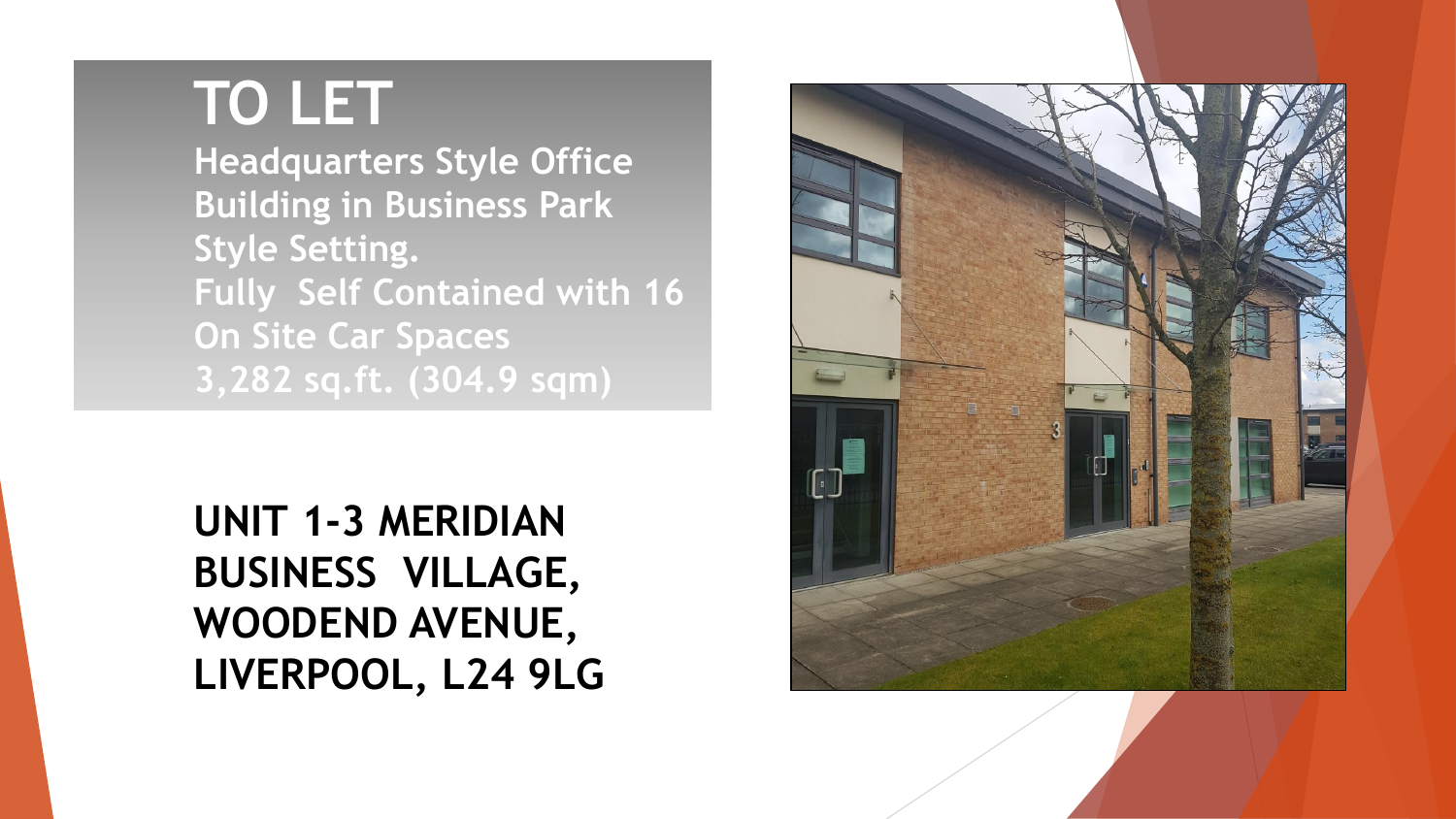

#### LOCATION

Meridian Business Village is situated fronting onto Woodend Avenue within the well services area of Hunts Cross, just outside Speke. The office space is only a short walk from Hunts Cross Retail Park, which includes Asda, Boots, Halifax Bank and eating establishments such as Subway, KFC and McDonald's.

- Meridian Business Village is well located being just 6.5 miles from Liverpool City Centre and 6 miles from the M57/M62 motorway junction. The excellent public transport networks allow for access via Hunts Cross train station, and numerous but stops along Woodend Avenue.
- Excellent public transport connections
- Within a well services out of town area
- On-site parking
- Own front door

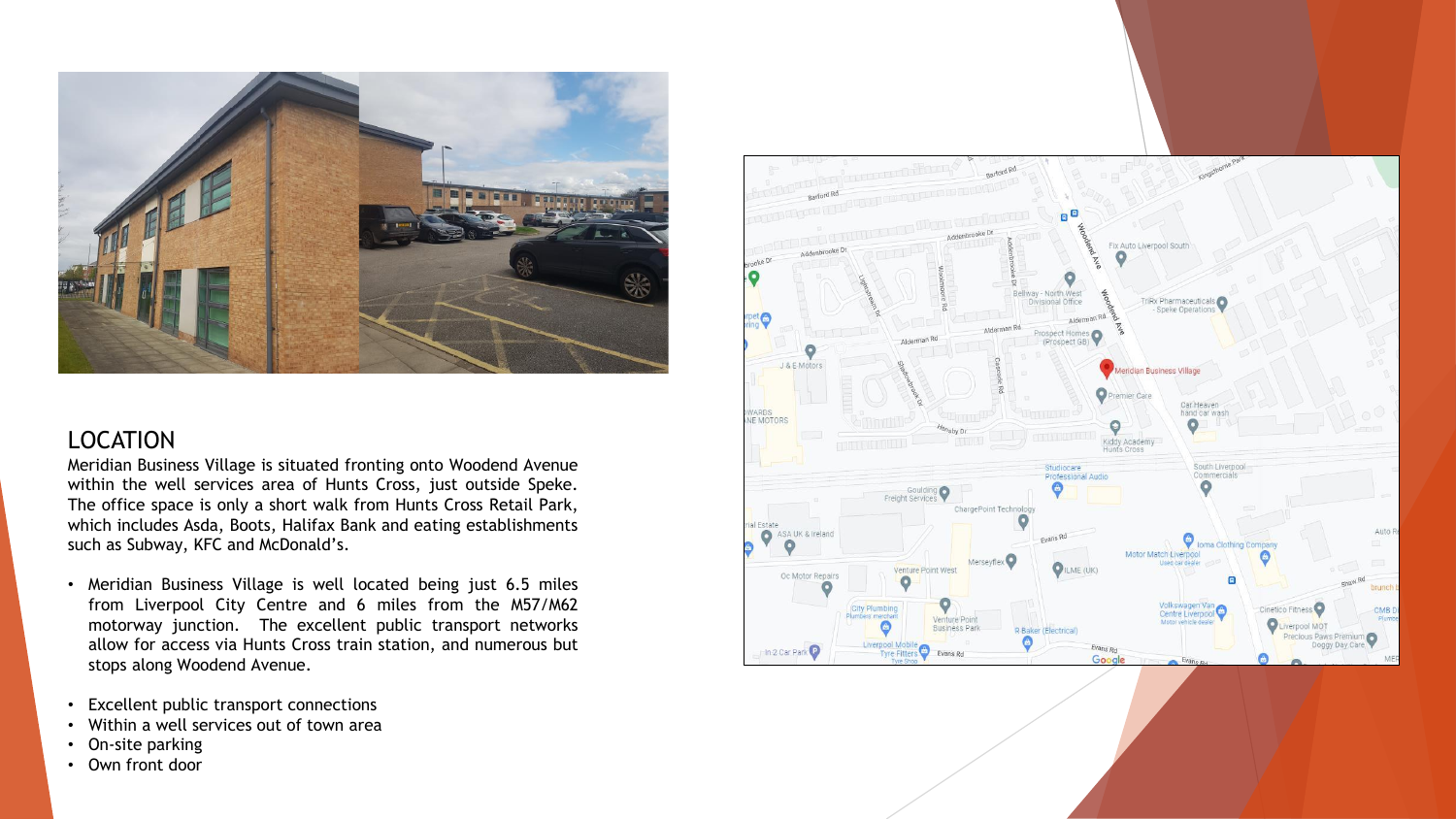

#### **SPECIFICATION**

- Self contained offices arranged over ground and first floor
- High quality fully glazed partitioning throughout
- 16 On site car spaces
- LG7 VDU lighting
- Canteen area at ground floor level
- Fully networked
- Full central heating